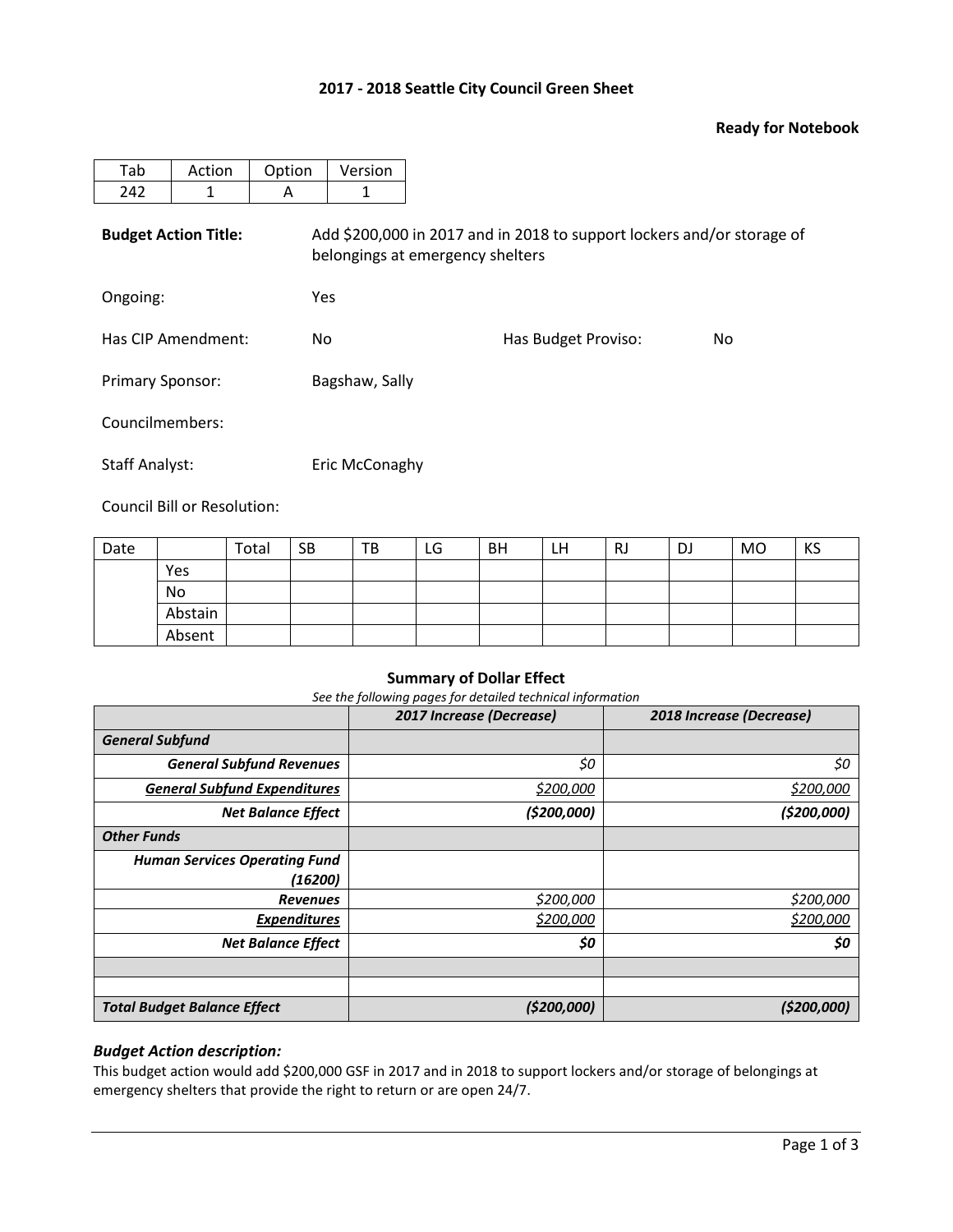| Action | Option | Version |
|--------|--------|---------|
|        |        |         |